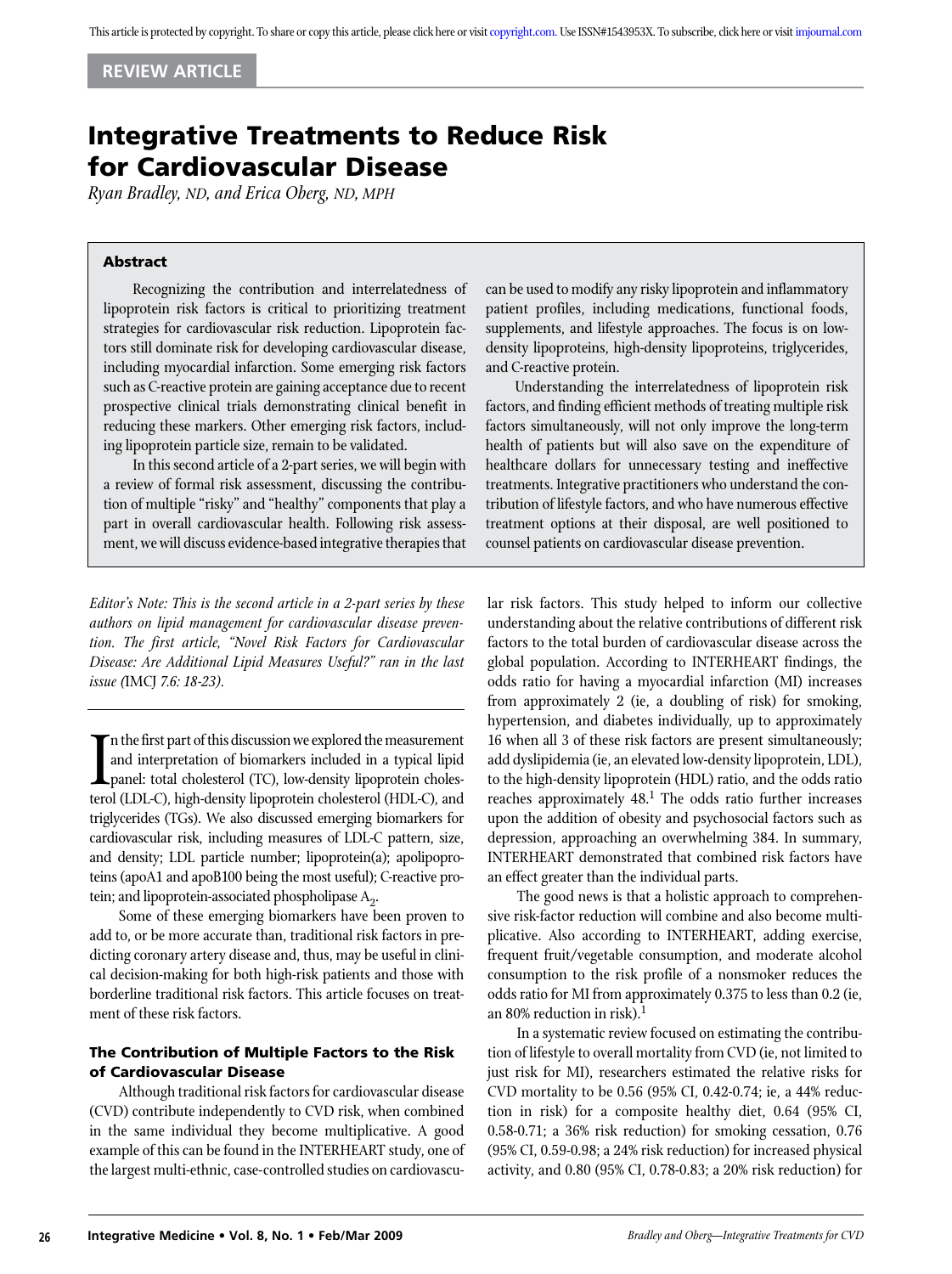moderate alcohol intake.<sup>2</sup>

Fortunately, integrative clinicians have the best tools in all medical worlds to provide patients with the critical lifestyle counseling and the necessary natural and pharmacologic treatments to maximally reduce risk on all fronts.

## Risk Prediction and Treating to Target

As just shown, for best reducing a patient's risk, it is critical to assess the contribution of multiple, independent risk factors to a person's overall chance of developing CVD and to determine the correct treatment goals based on risk classification. The Framingham Heart Study and resulting 10-year risk-prediction models provide the basis for CVD risk-reduction and treatment guidelines.3 Risk-prediction models are now routinely available online, in personal digital-assistant applications for day-to-day use and in paper-based quick-reference tools. (See sidebar, CVD Risk-Prediction Models.)

Risk calculation involves assignment of points based on levels of total and LDL cholesterol, blood pressure, smoking status, age, and presence of diabetes; ultimately patients become classified as high, moderate, or low risk, based on a 10-year absolute risk of CVD that is 1 of 3 classifications: at least 20%, between 10% and 20%, or less than 10%. Table 1 details the LDL treatment goals based on risk classification as low, moderate, or high.

| <b>Table 1. LDL Treatment Goals Based on 10-Year Absolute</b><br>Risk Classification <sup>4,5</sup>                                                                  |                         |  |
|----------------------------------------------------------------------------------------------------------------------------------------------------------------------|-------------------------|--|
| <b>Risk Category</b>                                                                                                                                                 | LDL Goal                |  |
| High risk, including (1) known CVD or (2) diabetes with<br>1 or more major CVD risk factors (10-year risk >20%)                                                      | $< 70 \,\mathrm{mg/dL}$ |  |
| High risk, including (1) no diabetes or known CVD but<br>with 2 or more major CVD risk factors or (2) diabetes<br>without major CVD risk factors (10-year risk >20%) | $<$ 100 mg/dL           |  |
| Moderate risk (10-year risk between 10%-20%)                                                                                                                         | $<$ 130 mg/dL           |  |
| Low risk $(10$ -year risk $<$ 10%)                                                                                                                                   | $<$ 160 mg/dL           |  |

#### Low-Density Lipoprotein Cholesterol

LDL-C reduction should still be the top priority for physicians and patients. Lifestyle factors such as decreasing saturated fats and increasing physical activity will not only improve lipid profiles but will reduce the risk of other chronic diseases such as diabetes and cancer.<sup>6,7</sup> Even relatively modest amounts of physical activity—equivalent to brisk walking 30 minutes per day most days of the week—improve total cholesterol (TC) and LDL-C. The estimated benefit of modest exercise is that TC is reduced around 3% to 9%<sup>8</sup> and LDL-C is reduced up to 14%.<sup>8,9</sup> However, to increase HDL-C it is necessary to engage in vigorous or aerobic activity that increases respiratory rate and maximum heart rate above 65% (or >65% maximum perceived effort).<sup>10</sup>

In particular, a Mediterranean-style diet, characterized by monounsaturated fats, high amounts of fruits, vegetables, and grains, very little red meat, and wine in moderation, has been independently shown to be protective against CVD. Importantly, a Mediterranean approach to eating includes attention to fresh foods, slowly savored meals, and small portions. According to

#### CVD Risk-Prediction Models

- The National Cholesterol Education Program's online calculator provides the 10-year Framingham risk score and can be found at http://hp2010.nhlbihin.net/atpiii/ calculator.asp?usertype=prof.
- A detailed explanation of the scores can be found at http://www.framinghamheartstudy.org/risk/index.html.
- A free PDA version can be downloaded at http://www. statcoder.com/cardiac.htm.

epidemiological calculations, making healthy food choices consistent with the Mediterranean diet, along with smoking cessation and physical activity, can prevent 80% of coronary-artery disease.<sup>11</sup> The landmark Lyon Diet Heart Study demonstrated that adherence to a Mediterranean-type diet was protective even if serum lipids were less than optimal.<sup>12</sup>

Yet, for many patients, especially those with 2 or more risk factors, LDL-C reductions with diet and exercise alone may not be sufficient to reduce risk to goal. Functional foods and supplements can add to the LDL-C reductions accomplished with diet and exercise. The benefits are explained below and Table 2 contains a concise list.

#### **Reducing LDL-C With Functional Foods**

Inclusion of functional foods, defined as foods that have healthful benefits beyond their macro- and micronutrient content, can be an excellent addition to hyperlipidemia protocols. Many studies have looked at the benefits of various foods, including those in supplement form.

Clinically, lipid levels should be rechecked every 3 to 6 months. Additional dietary changes can be added if maximal benefit isn't achieved at each interval; however, eating functional foods should be considered part of lifelong efforts toward a healthier lifestyle, and most of these healthful foods should eaten indefinitely.

**Nuts**: One specific category of lipid-lowering functional foods is nuts. Early studies on the benefits of nuts resulted in their inclusion in the Portfolio diet, one of the most notable functional-food clinical trials.<sup>13</sup> The Portfolio trial included a "portfolio" of lipid-lowering foods such as soy products; highfiber grains, fruits, and vegetables; and almonds, as well as use of psyllium. From this trial it was found that, eaten over a month's time, 1 oz of nuts per day of any type, even macadamia nuts, <sup>14</sup> may reduce LDL-C 8% to 20%.<sup>13</sup>

**Oat Bran**: Fiber plays a key role in an LDL-C-reduction treatment plan. Oat bran fiber— which contains beta-glucan, a polysaccharide-soluble fiber—when eaten for 2 months in the amount of 2.6 g/day can reduce LDL-C up to 26%.<sup>15</sup>

**Soy and Sterols/Stanols**: Studies on soy have been mixed, with much of the debate over the question of isoflavones. Despite this, there appears to be consistent benefit to substituting animal proteins with soy protein; LDL-C reductions in the range of 10% can be expected with intake of >25 g of soy protein per day.16 Reducing total saturated fat even further—to less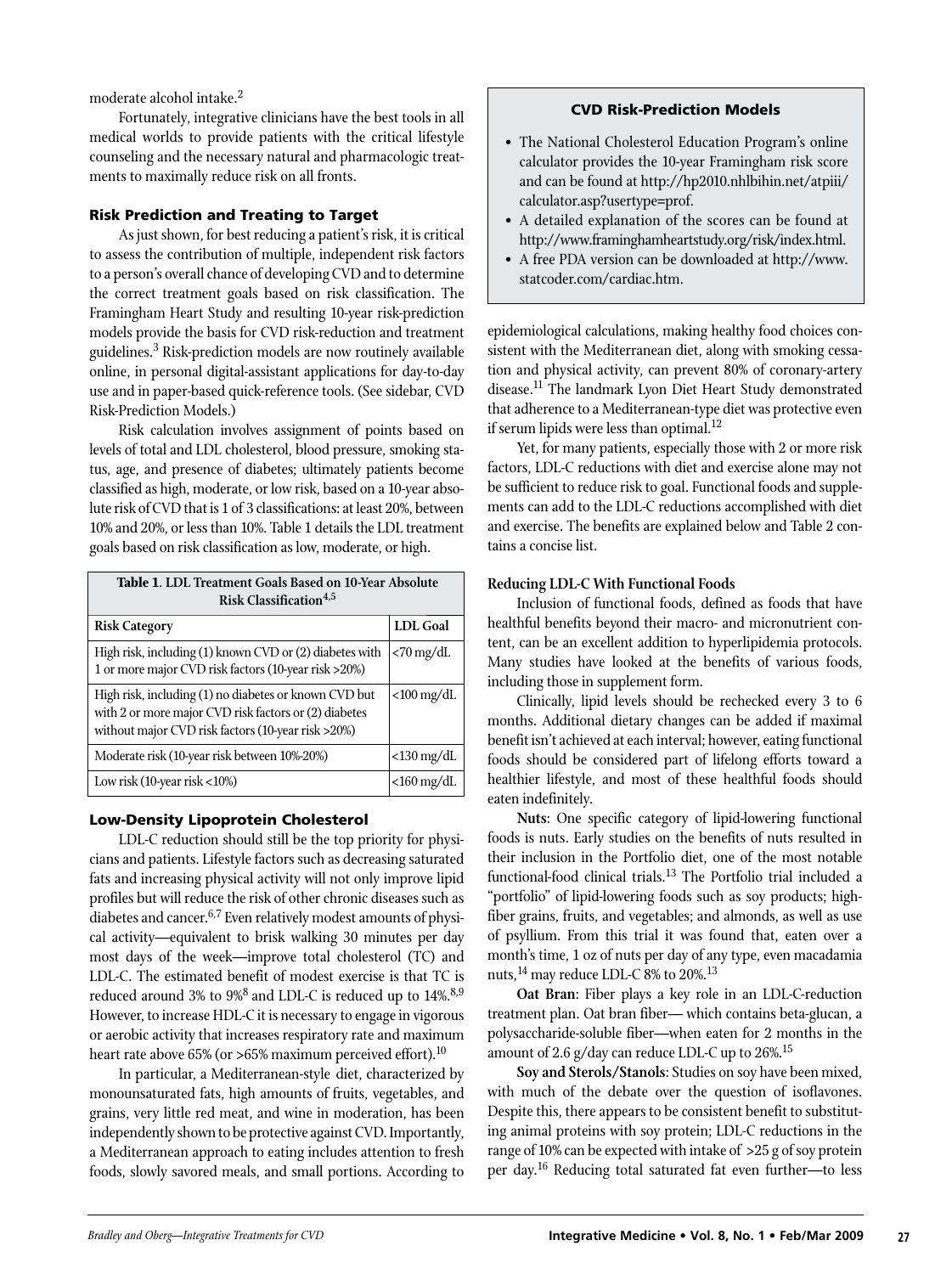than 7%—can achieve 9% to 16% reductions in LDL-C.17 The sterol/stanol margarines and other sterol/stanol-containing products such as orange juice are also useful functional foods with a positive impact on LDL-C. Small daily servings are required—just 2 to 3g of sterols/stanols—and, given sufficient time, LDL-C reductions can be in the range of  $9\%$  to  $14\%$ .<sup>13,16</sup> While many margarine brands are now transfat free, caution patients to check labels. Sterols can also be found added to functional food products such as orange juice.

**Raisins:** Raisins are high in fiber and polyphenols. In a recent study, eating 1 cup of raisins daily reduced lipids (LDL 14% and TC 9%) and also decreased systolic blood pressure**. 8**

**Pomegranate Juice:** Small quantities, a mere 40 g/day of this beverage, are all that is needed to improve lipids.<sup>18</sup> Importantly, pomegranate juice does not appear to raise TGs and, thus, would be appropriate even for people with diabetes.

#### **Reducing LDL-C with Supplements**

**Red Yeast Rice**: One of the best-known LDL-C-lowering dietary supplements is red yeast rice, although it is perhaps known as much for recent controversies as for its therapeutic effect. Red yeast rice contains naturally occurring 3-hydroxy-3-methylglutaryl (HMG)-coenzyme A (CoA)-reductase inhibitors including lovastatin and other monacolins.

Earlier this year, results in cardiovascular events were reported from a 5000-person clinical trial of red yeast rice.<sup>19</sup> The red yeast rice-treated group showed absolute and relative LDL-C decreases of 47% and 45%, respectively. Treatment also significantly decreased CV and total mortality by 30% and 33%, respectively; reduced the need for coronary revascularization by one-third; lowered levels of TC, LDL-C, and TGs; and raised levels of HDL-C.<sup>19</sup> Such findings demonstrate concrete benefit equivalent to pharmaceutical statins. Expect to see LDL-C reductions of 22% to 34% with twice-daily 1200 mg doses of red yeast rice. $20$ ,  $21$  In comparison, on average, statin therapy reduces LDL-C  $23.5\%$ <sup>22</sup>

**Artichoke Extract**: One promising new LDL treatment is artichoke extract. Artichoke has long been included in naturopathic choleretic formulas and has recently been the subject of a randomized controlled trial. LDL-C decreased 23% over a 6-week period with use of the extract, but this study has not been repeated. $^{23}$ 

**Psyllium Fiber**: Over about 8 weeks, psyllium fiber (10-12 g/ day) will reduce total cholesterol 3% to 14% and LDL-C 5% to 10%.24,25

**Policosanol**: Next to red yeast rice, the Cuban sugar-cane-extract policosanol is perhaps the next best-known CVD-reduction supplement, but it also is associated with some controversy. Early studies in the 1990s showing benefit (up to a 30% LDL-C reduction) all came from the same research team in Cuba and findings have not been repeated by others.<sup>26-29</sup> Recently, well-designed trials comparing multiple doses of a similar Cuban sugar-cane-extracted product failed to achieve even a 10% reduction in LDL-C.30 At this time, policosanol does not appear to be a beneficial part of lipid management.

**Guggulipid**: According to a 2005 meta-analysis, guggulipid, a resin of the mukul myrrh (*Commiphora wightii*) tree used as a traditional Ayurvedic supplement, appears ineffective for lipid reduction.<sup>31</sup>

| Table 2. Select Functional Foods and Supplements That Lower<br><b>LDL</b> Cholesterol |                                                      |
|---------------------------------------------------------------------------------------|------------------------------------------------------|
| <b>Beneficial Daily Amounts of</b><br><b>Functional Foods</b>                         | <b>LDL-C Reduction</b><br><b>Over Variable Times</b> |
| Nuts (30-50 g) <sup>13, 17</sup>                                                      | 29%                                                  |
| Oat bran $(\sim 1$ cup/day; 3 g beta-<br>glucan/day) <sup>11, 15</sup>                | 6%-26%                                               |
| Pomegranate juice (40 g) <sup>18</sup>                                                | 9%                                                   |
| Raisins (1 cup) <sup>8</sup>                                                          | 13%                                                  |
| Soy protein (25 g when substituted for<br>animal protein) <sup>13, 32, 33</sup>       | 10%                                                  |
| Sterol margarines $(2-3 g)^{13}$                                                      | 9%-14%                                               |
| Supplements                                                                           |                                                      |
| Artichoke extract (1800 mg) <sup>23</sup>                                             | 23% possible                                         |
| Psyllium fiber (7g) <sup>24, 25</sup>                                                 | 5%-10%                                               |
| Red yeast rice $(2400 \text{ mg})^{20, 21}$                                           | 22%-34%                                              |

# High-Density Lipoprotein Cholesterol

Studies suggest that for every 1.0-mg/dL increase in HDL-C, cardiovascular risk is further reduced by 2% to 3%.

#### **Raising HDL-C**

The following, listed in order of preferred treatment, can all help to raise HDL-C.

**Exercise**: Physical activity should be a cornerstone of treatment to increase HDL-C. In a dose- and intensity-dependent manner, exercise increases HDL-C by 5% to 10%, although the mechanisms of this increase are unclear. Some studies attribute the phenomenon to increasing levels of lipoprotein lipase, which assists in reducing the TG content of lipoproteins, thus prolonging the "lifespan" of HDL by reducing its clearance.<sup>34,35</sup> Exercise will also contribute to weight loss, which has an independent positive effect on HDL-C, likely by improving insulin sensitivity. For every 3 kg of weight lost, patients will experience an approximately 1-mg/dL increase in HDL-C. $34$  A transient initial drop in HDL-C may be seen when weight loss is first initiated.

**Dietary Modifications**: Reducing dietary saturated fat not only positively affects the antioxidant activity of HDL, it can also raise HDL cholesterol levels. Replacing saturated fats and transfatty acids with monounsaturated fats and omega-3 fats increases HDL-C as well as lowers LDL-C and TGs. Saturated fat should be less than 7% of total calories,  $36$  and transfats should be minimized—ideally eliminated entirely—as they can decrease HDL-C by approximately 3%.<sup>37</sup>

Alcohol consumption increases HDL-C in a U-shaped manner, with moderate intake increasing HDL-C by 5% to 15%, but its initiation is not recommended due to the potential for abuse. Alcohol also appears to shift the overall lipid density, preferentially increasing numbers of medium and large HDL-C particles (see the previous article in this series for further discussion). In 1 study, people consuming 7 to 13 drinks per week had the least amount of small, dense LDLs, which appeared to decrease their atherogenicity, as explained below.<sup>38</sup> For patients who already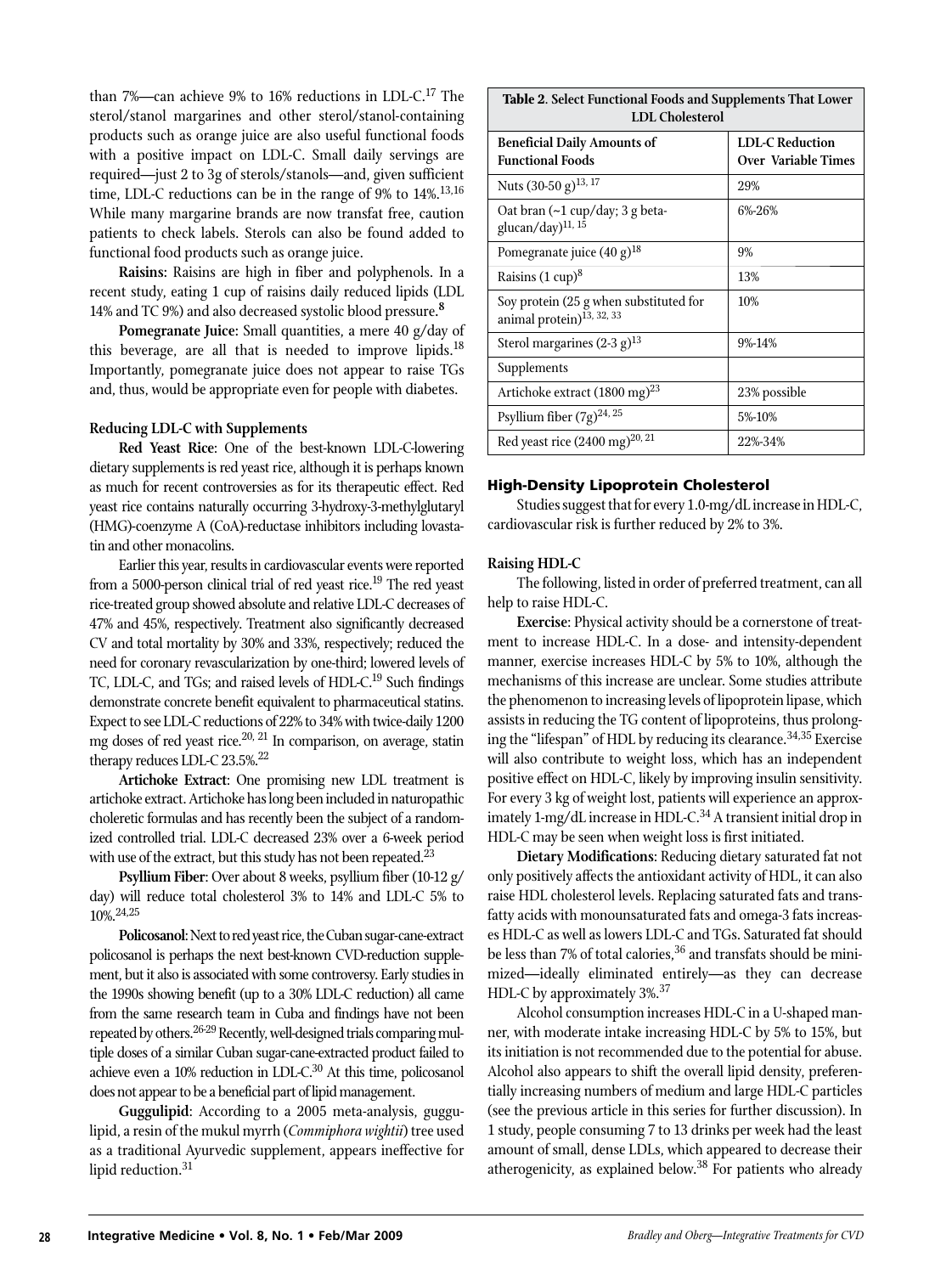drink, up to 1 drink per day for women and 2 a day for men may be part of an HDL-C-increasing strategy.

Low-carbohydrate diets may also increase HDL-C. In 1 study, HDL-C increased 15% in the low-carb group while no change was seen in the calorically matched high-carb group.<sup>39</sup> Smoking reduces HDL-C 7% to 20%; the good news is that smoking cessation also raises HDL cholesterol by 5% to 10% within 30 to 60 days of quitting.  $40^{\circ}$ 

**Niacin**: Supplementing with niacin is likely the most effective integrative strategy to increase HDL-C. As well as reliably raising HDL-C by 15% to 35% or more, it reduces LDL-C 5% to 25%. In addition, 1 large prospective study called the Coronary Drug Project followed 8341 men with prior MI who used niacin 1 to 2 g/day during the study; the results demonstrated a 27% reduction in reinfarction within 6 years and an 11% reduction in all mortality after 15 years. $40,41$ 

As most clinicians know, the barrier to achieving these results with niacin is adherence. Most people experience uncomfortable flushing with niacin doses of 2 to 3 g, the amount needed to achieve maximum benefit—although, unfortunately, even smaller doses can cause flushing. The niacin flush can be prevented or reduced with pretreatment use of an adult dose (325 mg) of aspirin; by taking the niacin concurrently with a low-fat snack; by avoiding alcohol and spicy foods near and shortly after taking niacin; and by having patients gradually increase their doses over a several-week to month-long period (beginning as low as 250 to 500 mg/day, titrated by adding 500 mg/day every week). Inositol hexaniacinate has been promoted as a nonflushing supplement; however, data do not support its efficacy for increasing HDL-C. Extended-release niacin, such as prescription Niaspan, remains the best option for avoiding flushing while retaining the benefits of niacin.

**Pharmaceuticals**: Additional strategies for raising HDL-C include fibrates (a class of medications), which raise HDL-C approximately  $7.5\%$ ;<sup>42</sup> estrogen, which raises it 10% to 15%; and statins, which increase HDL-C 7.5%.<sup>22</sup>

#### **Triglycerides**

The independent contribution of TGs to cardiovascular risk remains controversial, mostly due to inconsistent data based on fasting TG levels. Interestingly, 3 recent evaluations in large, population-based cohorts suggest that a high nonfasting TG concentration is an independent risk factor for myocardial infarction, ischemic heart disease, and cardiovascular-related death.<sup>43-45</sup> Although the exact mechanism for this increased risk is unknown, postprandial hyperlipemia—an earlier, yet cumulative, step in atherogenesis—is known to contribute to endothelial dysfunction.<sup>46</sup>

Clinically, the interrelatedness of lipid particle-size measurements in cardiovascular risk reduction cannot be ignored. The companion piece to this article (*IMCJ* 7.6: 18-23) stated that TGs directly impact LDL density and size, which may have implications for atherogenicity. TGs have a similar effect on HDL cholesterol. TG-rich HDLs are formed by the action of cholesterol-ester transport protein, forming smaller and denser HDL particles; small, dense HDL particles (HDL-3) are catabolized more quickly

from circulation, and thus do not remain involved in reversecholesterol transport from the periphery. $41, 47$ 

In hypertriglyceridemia, the rate of HDL synthesis remains constant while the rate of HDL catabolism increases, resulting in lower circulating HDL cholesterol.<sup>47</sup> Additionally, several studies have demonstrated that HDL-3 has reduced antioxidant action in its ability to protect LDL cholesterol from oxidation; even in healthy individuals, attenuated antioxidant response was proportional to TG concentration in the HDL particle.<sup>48, 49</sup> Because of these interrelationships, treating TGs is paramount to both (1) increasing HDL cholesterol (by reducing its clearance) and (2) maintaining nonoxidized LDL cholesterol (by maintaining a larger, more buoyant HDL pattern).

#### **Reducing TGs**

The following, listed in order of preferred treatment, can all help to reduce TGs.

**Low-Carb Diets**: High-protein, low-carbohydrate diets have been found to have positive effects on reducing risk factors for heart disease, including reducing serum TGs in addition to the beneficial effect on HDL cholesterol mentioned above. Lowcarb diets can decrease TGs by 8% to 21%.<sup>50, 51</sup>

**Exercise**: Physical activity, such as daily brisk 30-minute walks, improves TG nearly 20%.<sup>8</sup>

**Fish Oil**: One cornerstone to TG reduction is fish oil, which is approved by the US Food and Drug Administration as a prescription for treating hypertriglyceridemia. Doses of 3 to 4 g/day will reduce very elevated TGs by 30% to 50% in about 3 to 6 months' time.<sup>52</sup> Unfortunately for vegetarians, alpha-linolenic acid (ALA) does not appear to be as effective as fish oil for TG reduction. Small amounts of ALA are converted to the omega-3 fatty acids eicosapentaenoic acid and docosahexaenoic acid, which are contained in fish oil. However, it appears that this is not sufficient for a TG-lowering effect.<sup>53</sup> The benefit from fish oil may be largely explained by its effect on very low-density lipoproteins.<sup>54</sup>

**Niacin**: In the amount of 2 to 3 g/day, niacin can also contribute 20% to 50% to TG reduction.<sup>55</sup>

#### C-reactive Protein

C-reactive protein (CRP) is a known inflammatory mediator, thought to represent inflammatory processes due to endothelial dysfunction, an early and continuous process in development of CVD.<sup>56-58</sup> CRP is a recognized independent risk factor for the development of clinical CVD and for having a cardiovascular event, adding to Framingham-predicted risk.<sup>59</sup> CRP levels greater than 3.0 mg/L have the greatest impact on CVD risk; however, there appear to be graded increases in risk across all levels of CRP.59, 60

#### **Reducing CRP**

The following, listed in order of benefit, can all help to reduce CRP.

**Statins**: Some, but not all, HMG-CoA-reductase inhibitors (statins) have documented ability to reduce CRP, independent of LDL lowering.<sup>60</sup> Furthermore, in the REVERSAL (Reversal of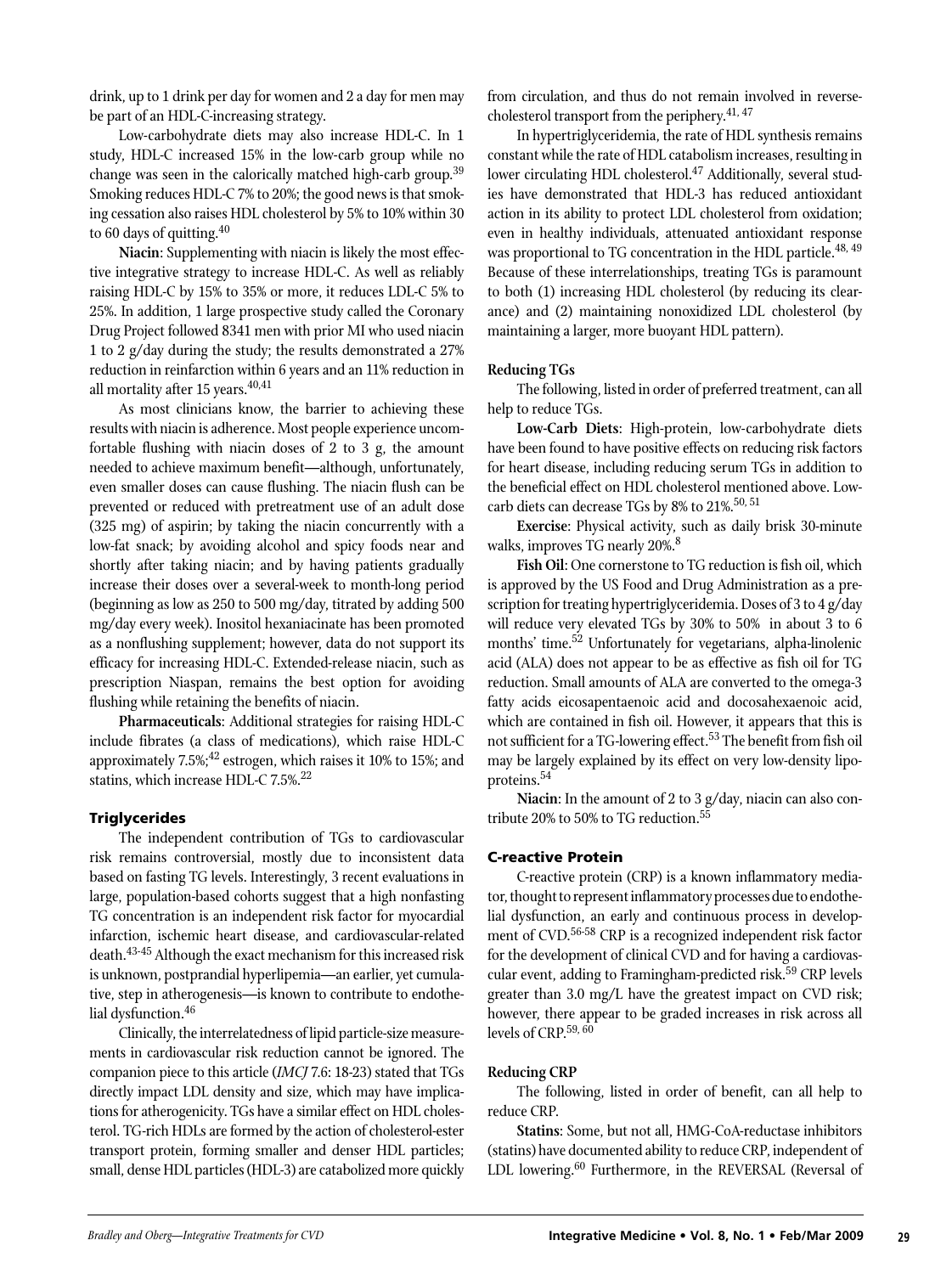Atherosclerosis with Aggressive Lipid Lowering) trial performed in patients with known coronary-artery disease, atorvastatin lowered CRP by 36.4% and, combined with the intensive LDL lowering achieved in the trial, resulted in the reduction of atheroma volume, suggesting reversal of coronary-artery disease.<sup>61</sup> According to clinical trial data available to date, CRP reduction appears critical for regression of atheroma volume.<sup>60</sup>

Although the exact mechanisms of statin-induced CRP reduction are unknown, translational science suggests that statin drugs may reduce LDL susceptibility to oxidation by increasing the ratio of LDL-antioxidant capacity to LDL-C; reducing oxidized LDL formation may reduce nuclear factor Kappa B (NF-Kappa B) activation and subsequent CRP formation. $62,63$ The effects of CRP lowering, using rosuvastatin, in the primary prevention of cardiovascular events is the focus of the ongoing clinical trial called Justification for the Use of Statins in Primary Prevention: An Intervention Trial Evaluating Rosuvastatin (JUPITER), which is evaluating 15 000 asymptomatic participants with low LDL but elevated CRP.<sup>60</sup>

**A High-Antioxidant Diet**: In clinical trials, lowering CRP has received little attention except through use of statins; however, preliminary evidence suggests that dietary approaches may also be beneficial. Recently, a small clinical trial of a highantioxidant-capacity dietary intervention—including mostly whole foods, richly colored fruits and vegetables, berries, wine, and dark chocolate—led to a statistically significant reduction in CRP in as early as 2 weeks, although the CRP reduction in this study was moderate from a clinical perspective (3.0 mg/L reduced to  $2.5 \text{ mg/L}.^{64}$ 

**Dietary Fiber**: Additional clinical trials have investigated the possible benefits of dietary fiber supplementation on CRP reduction. King et al have conducted, with mixed results, 2 clinical trials of blond psyllium (*Plantago ovata*). In the first trial with both normotensive and hypertensive adults, supplementation with blond psyllium at a dose of 30 g/day for 3 weeks resulted in 0.8-mg/L and 0.6-mg/L reductions in CRP, respectively, in normotensive and hypertensive participants, although the reduction in those with hypertension did not reach statistical significance.<sup>65</sup>

In a larger follow-up, King et al conducted a clinical trial of blond psyllium fiber at a dose of 7 to 14 g/day for 3 months in overweight and obese participants; no significant reductions in  $CRP$  were detected in this trial.<sup>66</sup> Differences in these studies include the study population as well as the dose of fiber evaluated. Although more trials are needed, these studies suggest that larger doses of fiber may be required for CRP reduction, and any effects may be population-specific.

**Smoking**: Cessation is critical to reducing CRP in patients who smoke; however, even long-term smoking cessation may not return CRP to the levels of nonsmokers, possibly due to irrevocable endothelial damage.59,67,68

#### Treating the Very High-Risk Patient

Very high-risk patients are those with history of MI, established ischemic heart disease, and/or considerable coronary plaque burden. For patients in this category, treatment strategies should focus on aggressive risk-factor reduction, inclusive of psychosocial factors. Treatment strategies that have evidence for reduction of atheroma volume include aggressive lifestyle modification (eg, a nearly vegan diet and daily yoga practice), combined LDL and CRP reduction using statins, and long-term use of niacin.<sup>61,69,70</sup> Combined niacin and statin therapy can be safely used (in the absence of hepatic disease), although optimal dosing remains to be established. Of note, optimal medical therapy has outperformed percutaneous cardiac interventions such as stenting in multiple clinical trials in the management of stable angina.<sup>71,72</sup>

#### Therapies for Residual Risk Factors

In the previous companion article, we discussed the constellation of additional biomarkers that can detect residual cardiovascular risk beyond the traditional lipid panel. While the vast majority of cardiovascular protection you can offer a patient is based on treating LDL-C, HDL-C, and TGs, once those goals have been reached—and if residual risk remains you may wish to direct treatment toward lipid particle number or size or toward other biomarkers.

Therapies that reduce TGs, including niacin, will also increase both high-density and low-density lipoprotein particle size. However, you may wish to place additional emphasis on diet. High-protein (30%), low-carbohydrate (40%) diets appear effective in increasing lipid particle size. $51,73$  Also, recall that most LDL-C-reducing therapies will also reduce the number of LDL particles a similar amount.<sup>74</sup>

Recall from our previous article that lipoprotein (a) [Lp(a)] is the lipoprotein associated with familial hyperlipidemia and that high Lp(a) levels put individuals at risk for early CVD. Thus, Lp(a) may be important to risk and should be tested in subpopulations such as young men with strong family histories of CVD. For these men, additional Lp(a) reduction can be achieved in about 8 weeks with 2 to 3  $g/day$  of niacin (a 20%-50% Lp(a) reduction),<sup>75</sup> 2 g/day of L-carnitine (an 8%-12% reduction),<sup>76</sup> and possibly 150 mg/day coenzyme Q10 (reduction unclear).<sup>77</sup> One dietary approach includes nuts, which can contribute 9% to Lp(a) reduction. $17$ 

#### Conclusion

Well-known risk factors, including such psychosocial factors as depression, are major contributors to coronary artery disease.<sup>1</sup> On the following page you will find a summary chart, to be used as a clinical reference or patient handout, to assist in your selection of integrative therapies to combat this problem. Choice in therapy depends on degree of risk and corresponding lipid targets, patient preferences, and likely patient adherence to recommended treatments.

As behavioral change and lifestyle modification for patients can take time and multiple reinforcement strategies, it is important that time spent in lifestyle counseling be examined objectively; ie, are recommendations being adopted and are mutually agreed-upon lipid goals being met? Unfortunately, while we share the goal of getting all patients to adopt healthy diets such as the Mediterranean diet, delays in adoption can lead to delayed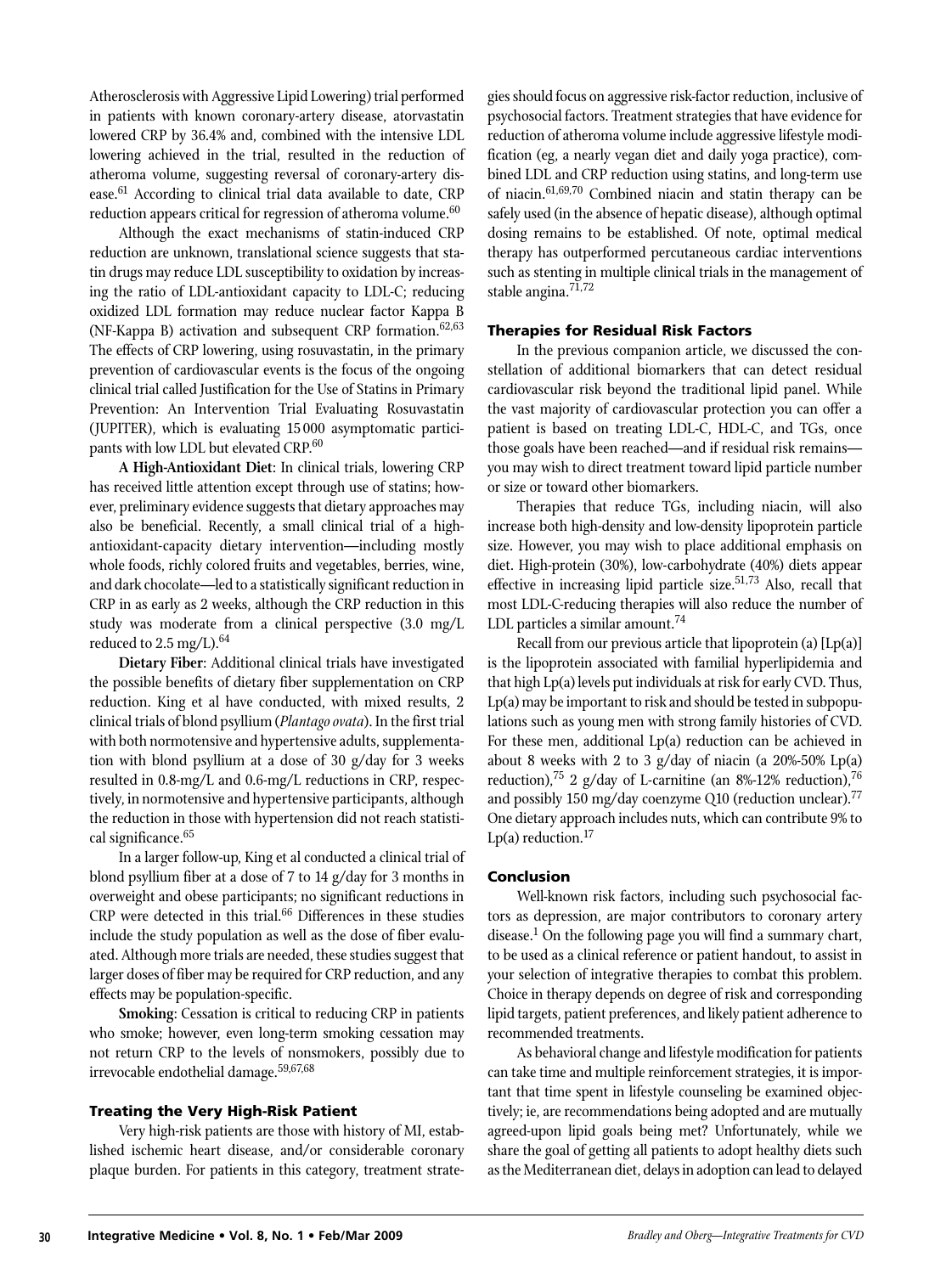risk reduction. It is also critical that the clinician's bias on choice of therapy not enter clinical decision-making; patients should be informed of the risk:benefit ratio on therapies, and on limitations to our knowledge in some areas.

Fortunately, in recent years we have seen an emergence of data on therapies such as red yeast rice that demonstrate changes in hard clinical outcomes: eg, reduced cardiovascular-related mortality.<sup>19</sup> The emergence of research on integrative therapies, combined with expertise in counseling on well-established lifestyle approaches, positions the integrative provider, either in primary or specialty care, to be the preeminent choice in patientcentered care for risk reduction in cardiovascular disease.

**Ryan D. Bradley, ND**, is both a clinical scholar and practicing physician. He is a researcher for the Institute for Translational Health Sciences at the University of Washington Medical Center and an assistant professor of naturopathic medicine at Bastyr University. His area of research expertise is the evaluation of biomarkers and treatments for chronic, cumulative oxidation and inflammation in cardiometabolic risk conditions, such as type 2 diabetes and heart disease. In practice, Dr Bradley runs the Diabetes and Cardiovascular Wellness Program, an integrative specialty clinic for diabetes and heart disease, at the Bastyr Center for Natural Health in Seattle, Washington. He is also president of Reasonable Remedies, LLC, manufacturer of a limited variety of supplements (not specific to heart disease).

**Erica Oberg, ND**, is a senior fellow at the Health Promotion Research Center in the Department of Health Services at the University of Washington in Seattle. Her areas of research expertise are behavioral and lifestyle change in chronic disease and systems improvement for prevention in cardiovascular disease management. She is currently conducting a clinical trial testing the impact of a naturopathic diet in type 2 diabetes. In addition to her research, Dr Oberg is also a primary care naturopathic physician at the Institute for Complementary Medicine in Seattle, Washington, and is a physician for Reasonable Remedies, LLC.

#### **References**

- 1. Yusuf S, Hawken S, Ounpuu S, et al. Effect of potentially modifiable risk factors associated with myocardial infarction in 52 countries (the INTERHEART study): case-control study. *Lancet.* 2004;364(9438):937-952.
- 2. Iestra JA, Kromhout D, van der Schouw YT, Grobbee DE, Boshuizen HC, van Staveren WA. Effect size estimates of lifestyle and dietary changes on all-cause mortality in coronary artery disease patients: a systematic review. *Circulation.*  2005;112(6):924-934.
- 3. D'Agostino RB Sr, Vasan RS, Pencina MJ, et al. General cardiovascular risk profile for use in primary care: the Framingham Heart Study. *Circulation.*  2008;117(6):743-753.
- 4. Grundy SM, Cleeman JI, Merz CN, et al. Implications of recent clinical trials for the National Cholesterol Education Program Adult Treatment Panel III Guidelines. *J Am Coll Cardiol.* 2004;44(3):720-732.
- 5. Brunzell JD, Davidson M, Furberg CD, et al. Lipoprotein management in patients with cardiometabolic risk: consensus conference report from the American Diabetes Association and the American College of Cardiology Foundation. *J Am Coll Cardiol.*  2008;51(15):1512-1524.
- 6. Eyre H, Kahn R, Robertson RM, et al. Preventing cancer, cardiovascular disease, and diabetes: a common agenda for the American Cancer Society, the American Diabetes Association, and the American Heart Association. *Circulation.*  2004;109(25):3244-3255.
- 7. Kushi LH, Byers T, Doyle C, et al. American Cancer Society Guidelines on Nutrition and Physical Activity for cancer prevention: reducing the risk of cancer with healthy food choices and physical activity. *CA Cancer J Clin.* 2006;56(5):254-281; quiz 313-314.
- 8. Puglisi MJ, Vaishnav U, Shrestha S, et al. Raisins and additional walking have distinct effects on plasma lipids and inflammatory cytokines. *Lipids Health Dis.* 2008 Apr 16;7:14.
- 9. Kelley GA, Kelley KS, Vu Tran Z. Aerobic exercise, lipids and lipoproteins in overweight and obese adults: a meta-analysis of randomized controlled trials. *Int J Obes (Lond).* 2005;29(8):881-893.
- 10. Duncan GE, Anton SD, Sydeman SJ, et al. Prescribing exercise at varied levels of intensity and frequency: a randomized trial. Arch Intern Med. 2005;165(20):2362-2369.
- 11. Willett WC. The Mediterranean diet: science and practice. *Public Health Nutr.*

2006;9(1A):105-110.

- 12. de Lorgeril M, Salen P, Martin JL, Monjaud I, Delaye J, Mamelle N. Mediterranean diet, traditional risk factors, and the rate of cardiovascular complications after myocardial infarction: final report of the Lyon Diet Heart Study. *Circulation.*  1999;99(6):779-785.
- 13. Jenkins DJ, Josse AR, Wong JM, Nguyen TH, Kendall CW. The portfolio diet for cardiovascular risk reduction. *Curr Atheroscler Rep.* 2007;9(6):501-507.
- 14. Griel AE, Cao Y, Bagshaw DD, Cifelli AM, Holub B, Kris-Etherton PM. A macadamia nut-rich diet reduces total and LDL-cholesterol in mildly hypercholesterolemic men and women. *J Nutr.* 2008;138(4):761-767.
- 15. Romero AL, Romero JE, Galaviz S, Fernandez ML. Cookies enriched with psyllium or oat bran lower plasma LDL cholesterol in normal and hypercholesterolemic men from Northern Mexico. *J Am Coll Nutr.* 1998;17(6):601-608.
- 16. Kerckhoffs DA, Brouns F, Hornstra G, Mensink RP. Effects on the human serum lipoprotein profile of beta-glucan, soy protein and isoflavones, plant sterols and stanols, garlic and tocotrienols. *J Nutr.* 2002;132(9):2494-2505.
- 17. Van Horn L, McCoin M, Kris-Etherton PM, et al. The evidence for dietary prevention and treatment of cardiovascular disease. *J Am Diet Assoc.* 2008;108(2):287-331.
- 18. Esmaillzadeh A, Tahbaz F, Gaieni I, Alavi-Majd H, Azadbakht L. Concentrated pomegranate juice improves lipid profiles in diabetic patients with hyperlipidemia. *J Med Food.* 2004;7(3):305-308.
- 19. Lu Z, Kou W, Du B, et al. Effect of Xuezhikang, an extract from red yeast Chinese rice, on coronary events in a Chinese population with previous myocardial infarction. *Am J Cardiol.* 2008;101(12):1689-1693.
- 20. Liu J, Zhang J, Shi Y, Grimsgaard S, Alraek T, Fønnebø V. Chinese red yeast rice (*Monascus purpureus*) for primary hyperlipidemia: a meta-analysis of randomized controlled trials. *Chin Med.* 2006 Nov 23;1:4.
- 21. Zhao SP, Liu L, Cheng YC, Li YL. Effect of xuezhikang, a cholestin extract, on reflecting postprandial triglyceridemia after a high-fat meal in patients with coronary heart disease. *Atherosclerosis.* 2003;168(2):375-380.
- 22. Nicholls SJ, Tuzcu EM, Sipahi I, et al. Statins, high-density lipoprotein cholesterol, and regression of coronary atherosclerosis. *JAMA.* 2007;297(5):499-508.
- 23. Englisch W, Beckers C, Unkauf M, Ruepp M, Zinserling V. Efficacy of Artichoke dry extract in patients with hyperlipoproteinemia. *Arzneimittelforschung.*  2000;50(3):260-265.
- 24. Anderson JW, Allgood LD, Lawrence A, et al. Cholesterol-lowering effects of psyllium intake adjunctive to diet therapy in men and women with hypercholesterolemia: meta-analysis of 8 controlled trials. *Am J Clin Nutr.* 2000;71(2):472-479.
- Sprecher DL, Harris BV, Goldberg AC, et al. Efficacy of psyllium in reducing serum cholesterol levels in hypercholesterolemic patients on high- or low-fat diets. *Ann Intern Med.* 1993;119(7 Pt 1):545-554.
- 26. Castaño G, Más R, Fernández L, et al. Effects of policosanol on postmenopausal women with type II hypercholesterolemia. *Gynecol Endocrinol.* 2000;14(3):187-195.
- 27. Más R, Castaño G, Illnait J, et al. Effects of policosanol in patients with type II hypercholesterolemia and additional coronary risk factors. *Clin Pharmacol Ther.*  1999;65(4):439-447.
- 28. Menéndez R, Arruzazabala L, Más R, et al. Cholesterol-lowering effect of policosanol on rabbits with hypercholesterolaemia induced by a wheat starch-casein diet. *Br J Nutr.* 1997;77(6):923-932.
- 29. Castaño G, Más R, Fernández L, Gámez R, Illnait J. Effects of policosanol and lovastatin in patients with intermittent claudication: a double-blind comparative pilot study. *Angiology.* 2003;54(1):25-38.
- 30. Chen JT, Wesley R, Shamburek RD, Pucino F, Csako G. Meta-analysis of natural therapies for hyperlipidemia: plant sterols and stanols versus policosanol. *Pharmacotherapy.* 2005;25(2):171-183.
- 31. Ulbricht C, Basch E, Szapary P, et al. Guggul for hyperlipidemia: a review by the Natural Standard Research Collaboration. *Complement Ther Med.*  2005;13(4):279-290.
- 32. Xiao CW. Health effects of soy protein and isoflavones in humans. *J Nutr.*  2008;138(6):1244S-1249S.
- 33. Gardner CD, Messina M, Kiazand A, Morris JL, Franke AA. Effect of two types of soy milk and dairy milk on plasma lipids in hypercholesterolemic adults: a randomized trial. *J Am Coll Nutr.* 2007;26(6):669-677.
- 34. Hausenloy DJ, Yellon DM. Targeting residual cardiovascular risk: raising high-density lipoprotein cholesterol levels. *Heart.* 2008;94(6):706-714.
- 35. Kelley GA, Kelley KS, Tran ZV. Walking, lipids, and lipoproteins: a meta-analysis of randomized controlled trials. *Prev Med.* 2004;38(5):651-661.
- 36. Castro IA, Barroso LP, Sinnecker P. Functional foods for coronary heart disease risk reduction: a meta-analysis using a multivariate approach. *Am J Clin Nutr.*  2005;82(1):32-40.
- 37. Judd JT, Clevidence BA, Muesing RA, Wittes J, Sunkin ME, Podczasy JJ. Dietary trans fatty acids: effects on plasma lipids and lipoproteins of healthy men and women. *Am J Clin Nutr.* 1994;59(4):861-868.
- 38. Mukamal KJ, Mackey RH, Kuller LH, et al. Alcohol consumption and lipoprotein subclasses in older adults. *J Clin Endocrinol Metab.* 2007;92(7):2559-2566.
- 39. Miyashita Y, Koide N, Ohtsuka M, et al. Beneficial effect of low carbohydrate in low calorie diets on visceral fat reduction in type 2 diabetic patients with obesity. *Diabetes Res Clin Pract.* 2004;65(3):235-241.
- 40. Ballantyne CM. Targeting HDL in the management of mixed dyslipidemia: emerging therapeutic strategies for cardiovascular risk reduction [CME]. *Medscape*. July 14, 2008. Available at: http://cme.medscape.com/viewprogram/14803.
- 41. Singh IM, Shishehbor MH, Ansell BJ. High-density lipoprotein as a therapeutic target: a systematic review. *JAMA.* 2007;298(7):786-798.
- 42. Robins SJ, Collins D, Nelson JJ, Bloomfield HE, Asztalos BF. Cardiovascular events